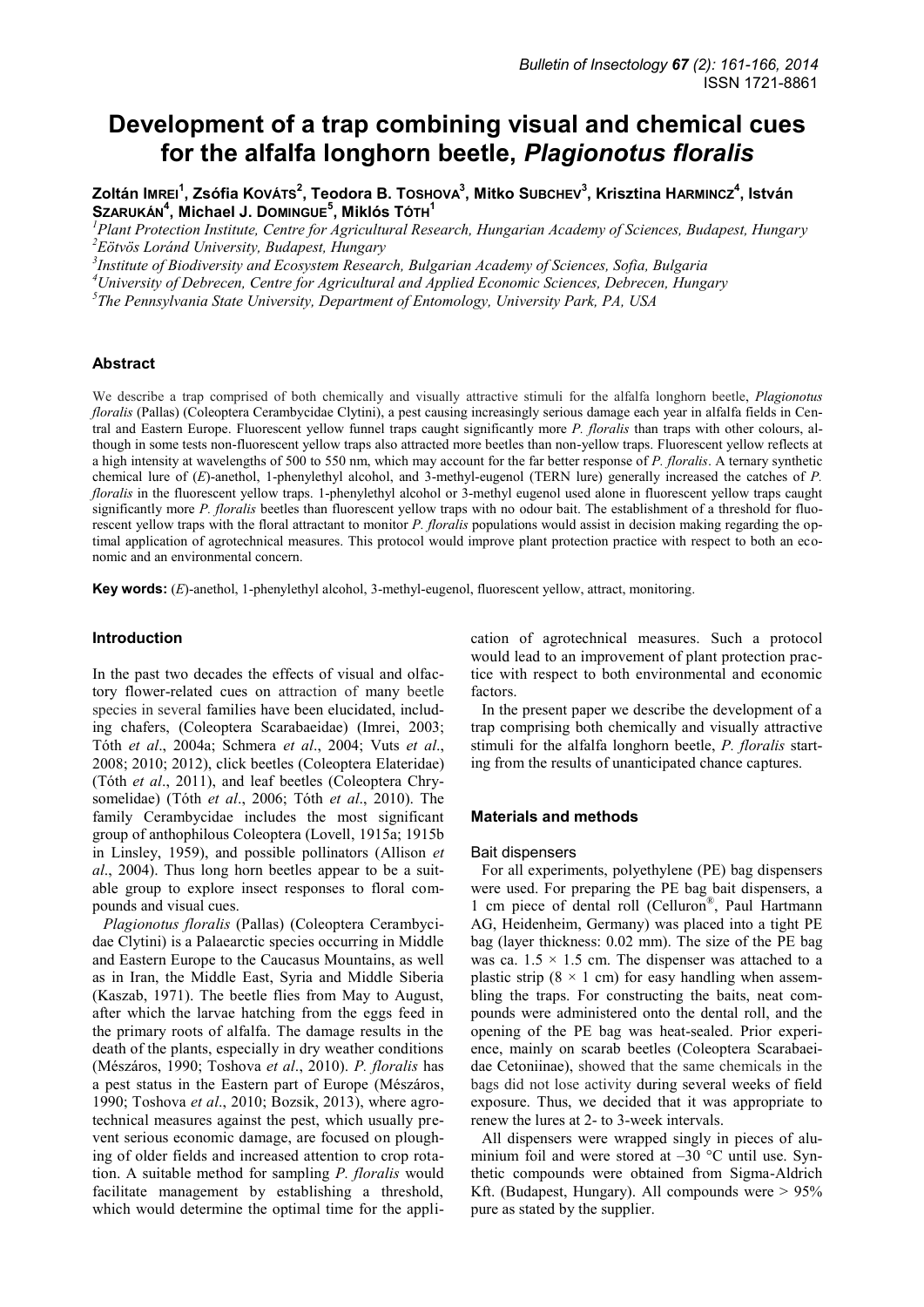|                     | <b>Site</b>                    | <b>Biotope</b>                                               | No. blocks | Period                |
|---------------------|--------------------------------|--------------------------------------------------------------|------------|-----------------------|
| Experiment 1        | Debrecen,<br>Hungary           | alfalfa field                                                | 10         | 10 June-3 July, 2003  |
| Experiment 2        | Pilis,<br>Hungary              | mixed orchard                                                | 12         | 25 May-20 July, 2005  |
| <b>Experiment 3</b> | Kismacs,<br>Hungary            | poppy seed field                                             | 12         | 24 June-12 July, 2004 |
| Experiment 4        | Vrazhdebna, Sofia,<br>Bulgaria | alfalfa field                                                | 15         | 3 June-4 August, 2009 |
| <b>Experiment 5</b> | Telki,<br>Hungary              | abandoned hillside with Rosa,<br>Crataegus and Prunus bushes | 12         | 11 June-28 July, 2003 |
| Experiment 6        | Telki,<br>Hungary              | abandoned hillside with Rosa,<br>Crataegus and Prunus bushes | 12         | 11 June-22 July, 2003 |
| <b>Experiment 7</b> | Tárnok,<br>Hungary             | alfalfa field                                                | 12         | 22 May-19 July, 2004  |
| Experiment 8        | Vrazhdebna, Sofia,<br>Bulgaria | alfalfa field                                                | 12         | 12 June-29 July, 2008 |
| <b>Experiment 9</b> | Julianna major,<br>Hungary     | alfalfa field                                                | 12         | 18 May-26 July, 2004  |

#### **Table 1.** Field test sites.

## **Traps**

Field tests were carried out with VARb3 modified funnel traps from the  $CSALOMON^{\circledR}$  trap family (www.csalomontraps.com) produced by the Plant Protection Institute (Hungarian Academy of Sciences, Budapest, Hungary) (Imrei *et al*., 2001; Schmera *et al*., 2004). The trap design, with upper funnels left unpainted (transparent) or painted in different colours (fluorescent yellow, yellow, light blue, white), has been shown to be effective in catching several beetle species, especially scarabs. For the reflectance spectra of the colours used, please refer to Schmera *et al*. (2004), Tóth *et al*. (2004a) and Jenser *et al*. (2010). The bait dispenser was suspended from the vertical plastic sheet, so that it hung in the middle of the funnel opening.

#### Field tests

Experiments were conducted at seven field sites in Hungary (2003-2005) and Bulgaria (2008-2009) (table 1). Traps were set up in a randomized complete block design. Traps were spaced 10-15 m apart within a block, and there was a distance of 40-50 m between blocks. Traps were inspected twice weekly, when captured insects were removed. Captured beetles were identified to species using the keys of Angelov (1995) and Kaszab (1971).

## Experiment 1

The original objective of this preliminary experiment was to test the attraction of yellow colour to the click beetle, *Agriotes ustulatus* (Schaller) (Coleoptera Elateridae). The funnel traps with transparent or yellow upper parts were set up without chemical baits. In this paper we discuss only catches of *P. floralis*. Results for the original target species are not shown in the present paper.

## Experiments  $2, 3$  and  $4$

The objective of these experiments was to test the colour preference of different beetle species without the presence of chemical bait. The treatments were funnel traps with transparent, white, blue, yellow or fluorescent yellow upper parts. In this paper we discuss only catches of *P. floralis*. Results for other species have been published in Tóth *et al*. (2005).

#### Experiment 5

Originally the objective of the experiment was to test the colour preference of *Cetonia aurata aurata* (L.) and *Protaetia cuprea* (F.) (Coleoptera Scarabaeidae) in the presence of their ternary floral bait (TERN lure) (Imrei, 2003), consisting of (*E*)-anethol, 1-phenylethyl alcohol, and 3-methyl-eugenol. The dispensers were prepared by administering a 200 μl amount of the synthetic blend (1:1:1 ratio) into a PE bag dispenser. The treatments consisted of differently coloured upper parts of the funnel traps deployed, including transparent, white, blue, ordinary yellow, and fluorescent yellow. In this paper we discuss only catches of *P. floralis*. Results for other species have been published in Tóth *et al*. (2005).

#### Experiment 6

The objective of the experiment was to compare the attraction of *P. floralis* to fluorescent yellow colour versus a transparent control, given the presence or absence of the TERN lure (Imrei, 2003). The dispensers were prepared as described in experiment 5. Traps with transparent or fluorescent yellow upper parts were tested.

#### Experiments 7 and 8

The objective of the experiment was to compare the relative importance of fluorescent yellow as a visual stimulus versus TERN lure (100 μl in a single dispenser) as chemical stimulus in the attraction of *P. floralis*. Thus there were four treatments in a  $2 \times 2$  factorial design, including traps with transparent or fluorescent yellow upper parts and with or without the TERN lure.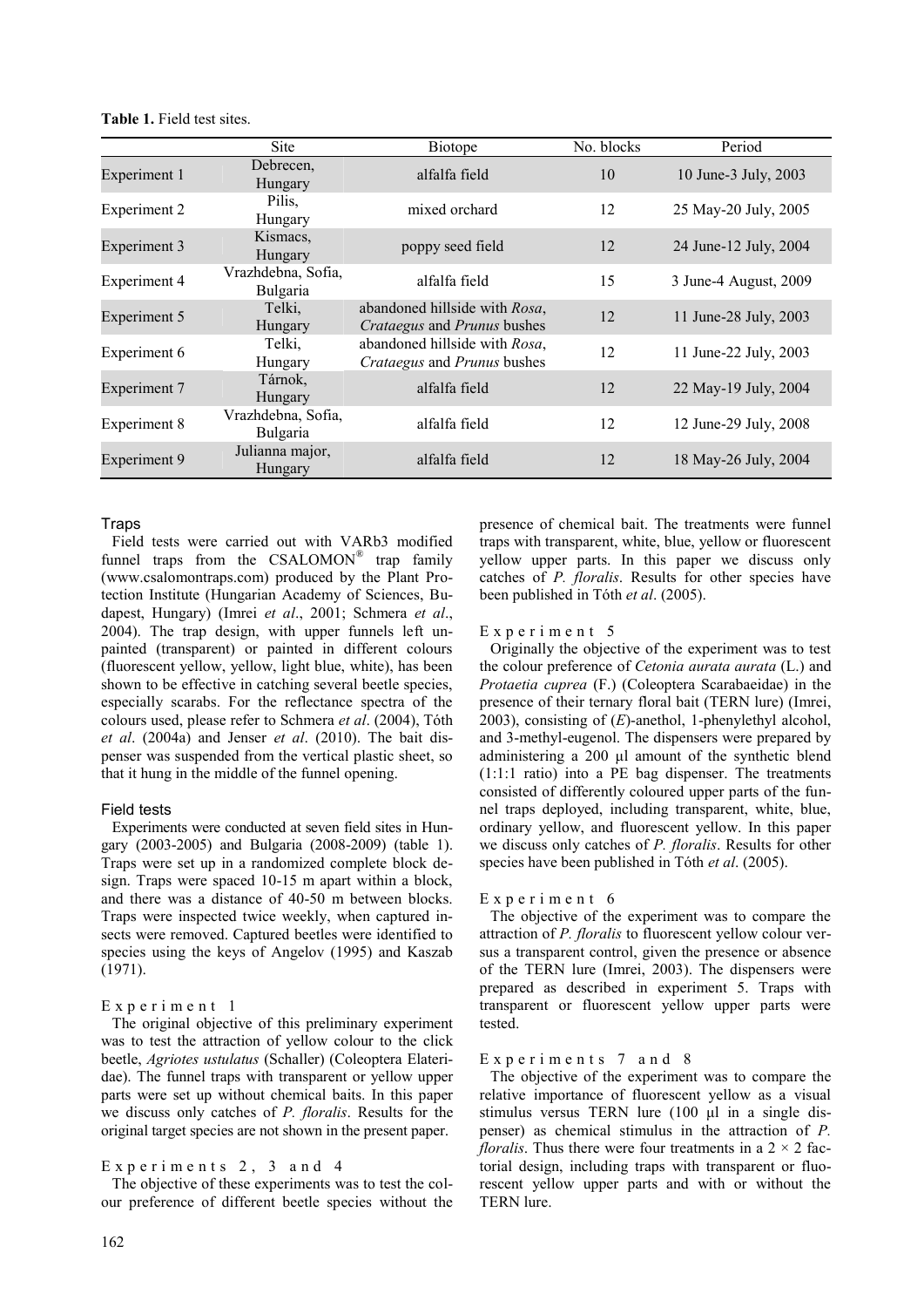### Experiment 9

The objective of the experiment was to test the activity of single components of the TERN lure for the attraction of *P. floralis*. On the fluorescent yellow traps, treatments included (*E*)-anethol, 1-phenylethyl alcohol, and 3-methyl-eugenol and TERN lure (100 μl ea. in a single dispenser) or no bait. Transparent traps were also deployed with either the TERN lure or no bait.

#### **Statistics**

Since trap capture data generally did not fulfil the requirements for a parametric analysis, they were analysed by the non-parametric Kruskal-Wallis test. When Kruskal-Wallis indicated significant differences, pairwise comparisons by Mann-Whitney U test (Zar, 1999) were performed. All statistical procedures were conducted using the software packages StatView® v4.01 (Abacus Concepts Inc., Berkeley, CA).

## **Results**

In experiment 1 all 191 *P. floralis* specimens caught came into traps with yellow upper funnels, while no *P. floralis* were caught in traps with transparent upper funnel ( $P < 0.0001$  by Mann-Whitney U test).

In experiment 2 the largest catches were recorded in the traps with fluorescent yellow upper parts (table 2). The yellow traps caught a few *P. floralis* specimens, but these catches were not significantly different from the catches in traps with transparent, white, or blue upper parts which caught no *P. floralis*.

In experiments 3 and 4, fluorescent yellow traps caught significantly more *P. floralis* beetles than the other non-yellow colours (table 2). In experiment 3 the fluorescent yellow colour was significantly more effective than yellow, while in experiment 4 this same tendency was not significant. In experiment 4, yellow caught significantly more *P. floralis* than the nonyellow colours, and low catches (significantly higher than in transparent and blue) were recorded also in white traps (table 2).

In experiment 5, when all colour treatments were applied together in traps with the TERN lure, the fluorescent yellow traps caught significantly more *P. floralis* beetles than any other colour treatments (table 2). The yellow trap treatment was the only other one which attracted significantly more beetles than the transparent treatment.

In experiment 6 the fluorescent yellow traps with TERN lure caught significantly more *P. floralis* beetles than any of the other variations (table 3). In this case no *P. floralis* beetles were found in treatments lacking the TERN lure.

In both experiments 7 and 8, the fluorescent yellow colour in combination with the TERN lure caught numerically more *P. floralis* than fluorescent yellow traps with no lure, but the difference was not significant (figure 1). Both treatments with fluorescent yellow colour differed significantly from the catches of the transparent traps with or without the TERN lure (figure 1). In both experiments, a small number of *P. floralis* were caught in the transparent traps baited with TERN lure, while no beetles were caught in the unbaited transparent traps (the difference being significant only in experiment 7).

**Table 2.** Mean catches of *P. floralis* in traps of different colour (experiments 2, 3, 4 and 5).

| Mean catch/trap $\pm$ S.E. | Pilis, 2005       | Kismacs, 2004    | Sofia, 2009       | Telki, 2003            |
|----------------------------|-------------------|------------------|-------------------|------------------------|
|                            | experiment 2      | experiment 3     | experiment 4      | experiment $5^{\circ}$ |
| Total catch:               | 23                | 36               | 772               | 108                    |
| Transparent                | $0.00 \pm 0.00a$  | $0.00 \pm 0.00a$ | $0.02 \pm 0.02a$  | $0.12 \pm 0.09$ ab     |
| White                      | $0.00 \pm 0.00a$  | $0.05 \pm 0.05a$ | $0.63 \pm 0.19$   | $0.29 \pm 0.11$ bc     |
| Blue                       | $0.00 \pm 0.00a$  | $0.00 \pm 0.00a$ | $0.00 \pm 0.00a$  | $0.00 \pm 0.00a$       |
| Yellow                     | $0.06 \pm 0.06a$  | $0.25 \pm 0.1a$  | $5.51 \pm 1.26c$  | $0.83 \pm 0.32c$       |
| Fluorescent                | $1.38 \pm 0.49$ b | $1.50 \pm 0.46$  | $13.28 \pm 3.13c$ | $3.39 \pm 0.99d$       |

Means with the same letter within one column are not different at  $\alpha = 0.05$  by Kruskal-Wallis followed by pairwise comparisons by Mann-Whitney U test. <sup>a</sup>The same floral volatile bait was applied in all traps, which was the ternary combination of (*E*)-anethol, 1-phenylethyl alcohol and 3-methyl-eugenol.

**Table 3.** Mean catches of *P. floralis* in traps with fluorescent yellow or transparent upper parts in the presence or absence of the ternary floral lure of (*E*)-anethol, 1-phenylethyl alcohol and 3-methyl-eugenol (experiment 6). Total of *P. floralis* caught: 18 specimens.

| Color of trap upper part | Floral olfactory lure | Mean catch/trap $\pm$ S.E. |
|--------------------------|-----------------------|----------------------------|
| Fluorescent              | present               | $4.25 \pm 1.31a$           |
| Transparent              | present               | $0.25 \pm 0.25$            |
| Fluorescent              | no                    | $0.00 \pm 0.00$            |
| Transparent              | no                    | $0.00 \pm 0.00$            |

Means with the same letter are not different at  $\alpha = 0.05$  by Kruskal-Wallis followed by pairwise comparisons by Mann-Whitney U test.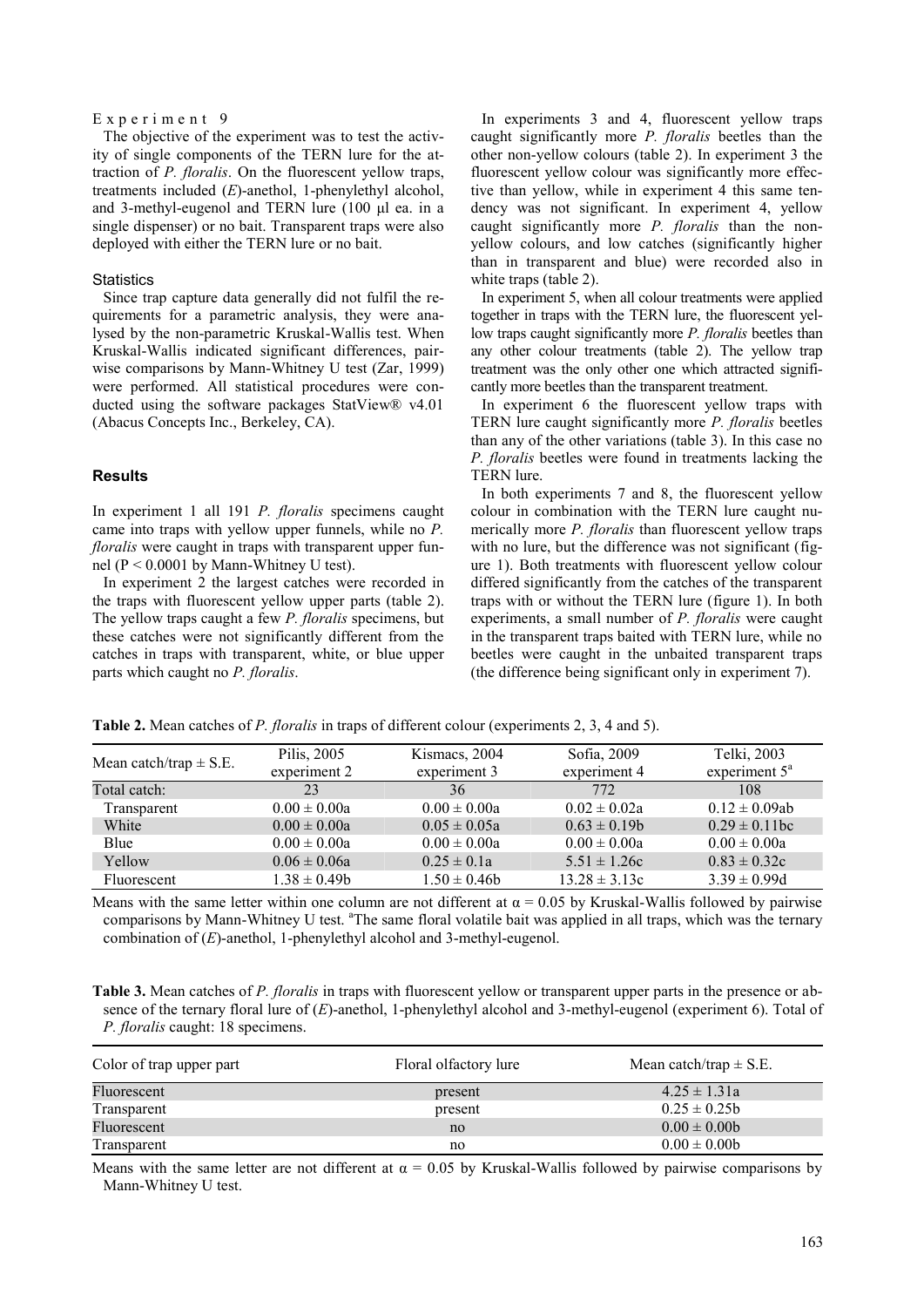

**Figure 1.** Mean captures of *P. floralis* in transparent or fluorescent yellow traps with or without the blend of (*E*) anethol, 1-phenylethyl alcohol and 3-methyl-eugenol (TERN lure) (A: Experiment 7, B: Experiment 8). Means with the same letter within one diagram are not significantly different at  $\alpha = 0.05$  by Kruskal-Wallis, followed by pairwise comparisons by the Mann-Whitney U test. Empty circles below the columns indicate absence, while full circles indicate presence of a stimulus in the given treatment.



**Figure 2.** Mean captures of *P. floralis* in traps baited with (*E*)-anethol, 1-phenylethyl alcohol, 3-methyl-eugenol, or their ternary blend (TERN lure) with either fluorescent yellow or transparent upper parts, and in traps without a chemical lure (experiment 9). Means with same letter are not significantly different at  $\alpha = 0.05$  by Kruskal-Wallis followed by pairwise comparisons by the Mann-Whitney U test. Empty circles below the columns indicate absence, while full circles indicate presence of a stimulus in the given treatment.

In experiment 9 the fluorescent yellow colour in combination with the TERN lure resulted in higher trap catches than the fluorescent yellow stimulus alone, but the difference was not significant (figure 2). Both treatments differed significantly from the catches of the transparent traps with or without TERN lure, which were both similarly ineffective, catching no beetles (figure 2). (*E*)-anethol in combination with the fluorescent yellow colour attracted numbers similar to fluorescent yellow traps with no bait. On the other hand, both 1 phenylethyl alcohol or 3-methyl eugenol in fluorescent yellow traps caught more beetles than fluorescent yellow traps with no bait. Fluorescent yellow traps with these single compounds were similar to the catch of the TERN lure.

## **Discussion**

The chance finding of *P. floralis* in experiment 1 suggested that adults of this species were sensitive to yellow colour hues. A series of further experiments strongly suggested that from the two yellow hues tested, fluorescent yellow was definitely superior to bright yellow (table 2). In the reflectance spectra of these two colours, fluorescent yellow (which colour shows a greenish nuance) reflects at higher intensity in the wavelength range of 500 to 550 nm (Tóth *et al*., 2004a; Jenser *et al*., 2010). This difference in intensity may explain the far better response of *P. floralis* to fluorescent yellow in the present study. This response is parallel to the response of the European cherry fruit fly, *Rhagoletis cerasi* (L.) (Diptera Tephritidae) (Tóth *et al*., 2004b),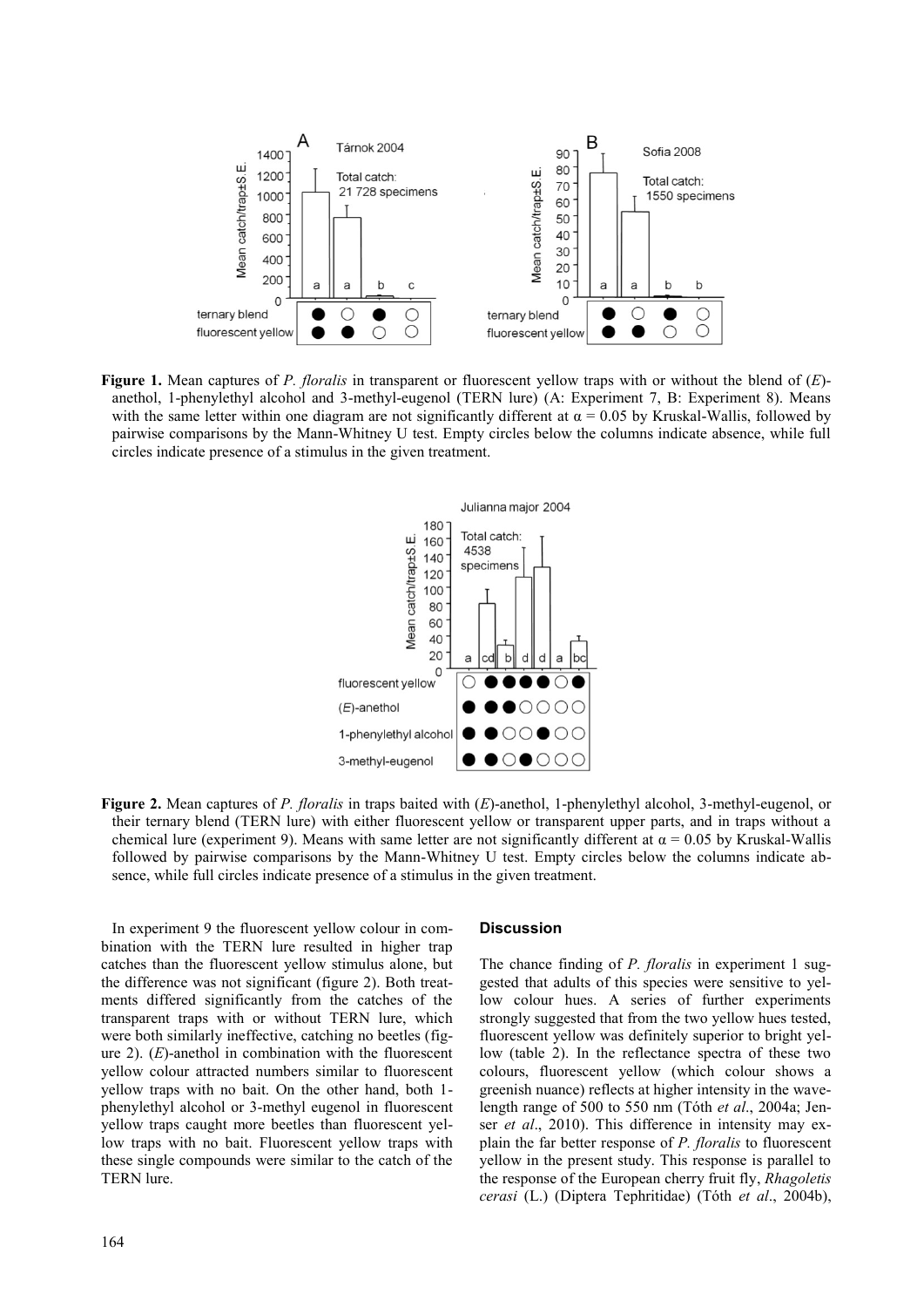the vine thrips, *Drepanothrips reuteri* Uzel (Thysanoptera Thripidae) (Jenser *et al*., 2010) and two *Oxythyrea* sp. (Coleoptera Scarabaeidae) (Vuts *et al*., 2008; 2010) to these same two yellow hues.

In experiment 6 fluorescent yellow traps with the TERN lure (Imrei, 2003; Tóth *et al*., 2005) caught significantly more *P. floralis* than traps without the olfactory lure, suggesting that the presence of these chemicals added to the effect of the colour. Other experiments (7-8) comparing fluorescent yellow traps with or without the TERN lure invariably resulted in numerically higher catches in traps containing the chemical stimulus, despite the fact that statistical significance was not observed in most cases. This suggested that the attraction effect of the mixture of chemicals is often relatively low to *P. floralis*, while that of the visual stimulus is predominant.

In the ensuing experiment 9, which was specifically designed for studying the interaction of the chemical and the visual stimuli, it appeared that from the three synthetic compounds in the TERN lure, (*E*)-anethol was ineffective in increasing trap captures. Consequently attraction could probably be attributed to methyl eugenol and/or 1-phenethyl alcohol in the TERN lure.

To our knowledge no visual or chemical stimuli have previously been reported in the literature for the attraction of *P. floralis*. The intense attraction of *P. floralis* to fluorescent yellow most probably derives from their evolved behavioural response to the visual stimuli of flowers as feeding sites.

(*E*)-anethol (aromatic terpene), 1-phenylethyl alcohol (aromatic compound) and 3-methyl-eugenol (aromatic compound), the constituents of the TERN lure used in this study, have not been reported as constituents of an attractant of any longhorn beetle species before, but the same combination of compounds was shown to be highly attractive to cetoniine scarab beetles, *C. aurata aurata* and *P. cuprea* (Imrei, 2003; Tóth *et al*., 2005).

Currently we believe that a fluorescent yellow funnel trap baited with methyl eugenol and/or 1-phenethyl alcohol can be successfully deployed to sample *P. floralis* populations for agricultural uses. However, it may also be possible to further optimize the chemical composition of lures by testing other commonly occurring floral or specific pheromone compounds. The trap developed on the basis of the results described in the present paper already proved to be suitable for detection and monitoring purposes of *P. floralis* in Bulgaria (Toshova *et al*., 2010). In our opinion, management of *P. floralis* might be optimized in the future by using catch-based decision making, which would be evaluated on the basis of the mean number of specimens caught per year in such traps.

## **Acknowledgements**

This work was partially supported by Grant DO02- 244/2008 of the Bulgarian National Scientific Fund and by OTKA grant 104294 of Hungarian Academy of Sciences, as well as a joint research project between Hungarian Academy of Sciences and Bulgarian Academy of Sciences "Pheromone and kairomone (plant) attractants for beetle pests (Insecta: Coleoptera)" in 2013-2015.

#### **References**

- ALLISON J. D., BORDEN J. H., SEYBOLD S. J., 2004.- A review of the chemical ecology of the Cerambycidae (Coleoptera).- *Chemoecology*, 14: 123-150.
- ANGELOV P. A., 1995.- Coleoptera, Cerambycidae, Part I. Prioninae, Lepturinae, Necydalinae, Aseminae, Cerambycinae. In: *Fauna Bulgarica* Vol. 24 (GOLEMANSKY V., Ed.).- Academie Scientiarium Bulgaricae, Sofia, Bulgaria. (In Bulgarian)
- BOZSIK A., 2013.- The occurrence of and damage caused by alfalfa root longhorn beetle (*Plagionotus floralis* Pallas, 1773) in alfalfa stands of various ages in Hungary.- *Növényvédelem*, 49: 361-365. (in Hungarian)
- IMREI Z., 2003.- Chemical communication of pest beetles. *PhD Thesis*, Department of Entomology, Corvinus University, Budapest, Hungary. (in Hungarian)
- IMREI Z., TÓTH M., TOLASCH T., FRANCKE W., 2001.- 1,4- Benzoquinone attracts males of *Rhizotrogus vernus* Germ.- *Zeitschrift für Naturforschung C*, 57: 177-181.
- JENSER G., SZITA É., SZÉNÁSI Á., VÖRÖS G., TÓTH M., 2010.- Monitoring the population of vine thrips (*Drepanothrips reuteri* Uzel) (Thysanoptera: Thripidae) by using fluorescent yellow sticky traps.- *Acta Phytopathologica et Entomologica Hungarica*, 45: 329-335.
- KASZAB Z., 1971.- *Cincérek – Cerambycidae*. Fauna Hungariae 106.- Akadémiai Kiadó, Budapest, Hungary.
- LINSLEY E. G., 1959.- Ecology of Cerambycidae.- *Annual Review of Entomology*, 4: 99-138.
- LOVELL J. H., 1915a.- The origin of anthophily among the Coleoptera.- *Psyche*, 22: 67-84.
- LOVELL J. H., 1915b.- A preliminary list of the Anthophilous Coleoptera of New England.- *Psyche*, 22: 109-117.
- MÉSZÁROS Z., 1990.- Cincérek Cerambycidae, pp. 215-234. In: *A növényvédelmi állattan kézikönyve* 3/A (Handbook of Plant Protection Zoology) (JERMY T., BALÁZS K., Eds).- Akadémiai Kiadó, Budapest, Hungary. (in Hungarian)
- SCHMERA D., TÓTH M., SUBCHEV M., SREDKOV I., SZARUKÁN I., JERMY T., SZENTESI Á., 2004.- Importance of visual and chemical cues in the development of an attractant trap for *Epicometis (Tropinota) hirta* Poda (Coleoptera: Scarabaeidae).- *Crop Protection*, 23: 939-944.
- TOSHOVA T. B., ATANASOVA D. I., TÓTH M., SUBCHEV M. A., 2010.- Seasonal activity of *Plagionotus (Echinocerus) floralis* (Pallas) (Coleoptera: Cerambycidae, Cerambycinae) adults in Bulgaria established by attractant baited fluorescent yellow funnel traps.- *Acta Phytopathologica et Entomologica Hungarica*, 45: 391-399.
- TÓTH M., SCHMERA D., IMREI Z., 2004a.- Optimization of a chemical attractant for *Epicometis (Tropinota) hirta* Poda.- *Zeitschrift für Naturforschung C*, 59: 288-292.
- TÓTH M., SZARUKÁN I., VOIGT E., KOZÁR F., 2004b.- Hatékony cseresznyelégy- Importance of visual and chemical stimuli in the development of an efficient trap for the European cherry fruit fly (*Rhagoletis cerasi* L.) (Diptera, Tephritidae).- *Növényvédelem*, 40: 229-236. (In Hungarian)
- TÓTH M., IMREI Z., SZARUKÁN I., VOIGT E., SCHMERA D., VUTS J., HARMINCZ K., SUBCHEV M., 2005.- Chemical communication of fruit- and flower-damaging scarabs: results of one decade's research efforts.- *Növényvédelem*, 41: 581-588. (in Hungarian)
- TÓTH M., CSONKA É., SZARUKÁN I., VÖRÖS G., FURLAN L., IM-REI Z., VUTS J., 2006.- The KLP+ ('hat') trap, a non-sticky, attractant baited trap of novel design for catching the western corn rootworm (*Diabrotica v. virgifera*) and cabbage flea beetles (*Phyllotreta spp.*) (Coleoptera: Chrysomelidae).- *Journal of Horticultural Science*, 12: 57-62.
- TÓTH M., TÖRŐCSIK G., IMREI Z., VÖRÖS G., 2010.- Diel rhythmicity of field responses to synthetic pheromonal or floral lures in the western corn rootworm *Diabrotica v. virgifera*.- *Acta Phytopathologica et Entomologica Hungarica*, 45: 323-328.